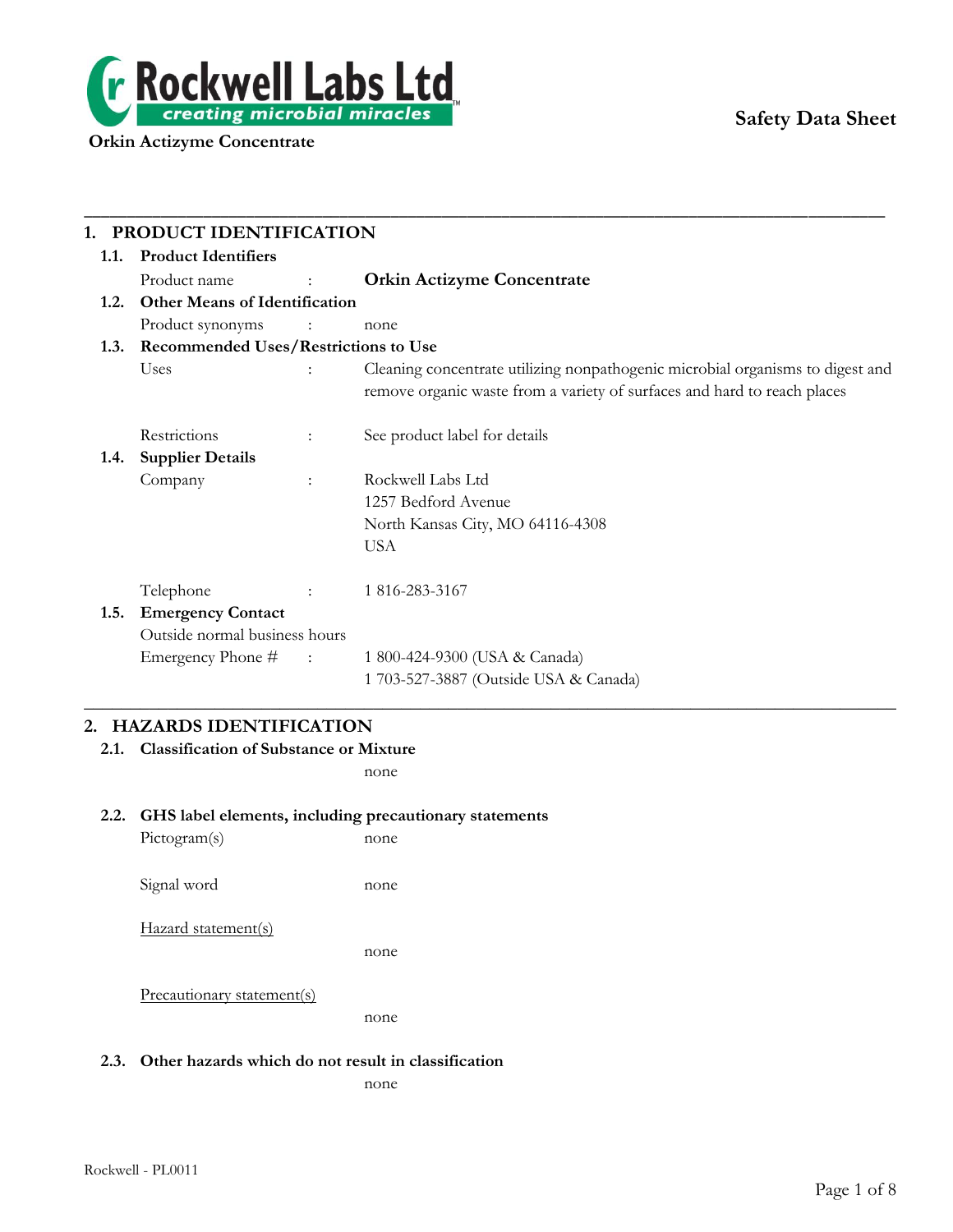

# **3. COMPOSITION/INFORMATION ON INGREDIENTS**

# **3.1. Substances**

Not applicable

# **3.2. Mixtures**

Hazardous component(s) or components of note:

| Chemical Identity                              | Contains $(\% w/w)$ | CAS-No. | Hazard Classification |
|------------------------------------------------|---------------------|---------|-----------------------|
| Nonpathogenic bacillus $>1$ million cfu/gallon |                     | -----   | none                  |
| bacteria                                       |                     |         |                       |

 $\_$  , and the set of the set of the set of the set of the set of the set of the set of the set of the set of the set of the set of the set of the set of the set of the set of the set of the set of the set of the set of th

**\_\_\_\_\_\_\_\_\_\_\_\_\_\_\_\_\_\_\_\_\_\_\_\_\_\_\_\_\_\_\_\_\_\_\_\_\_\_\_\_\_\_\_\_\_\_\_\_\_\_\_\_\_\_\_\_\_\_\_\_\_\_\_\_\_\_\_\_\_\_\_\_\_\_**

# **4. FIRST AID MEASURES**

# **4.1. Description of first aid measures**

# **General advice**

Consult a physician or poison control center. Provide this safety data sheet to medical personnel. Move out of hazardous areas.

# **If inhaled**

Move person to fresh air. If person is not breathing, call 911 or an ambulance, then give artificial respiration, preferably mouth to mouth if possible. Call a poison control center or doctor for further treatment advice.

# **In case of skin contact**

Take off contaminated clothing. Rinse skin immediately with plenty of water for 15-20 minutes. Call a poison control center or doctor for treatment advice.

# **In case of eye contact**

Hold eye open and rinse slowly and gently with water for 15-20 minutes. Remove contact lenses, if present, after the first 5 minutes, then continue rinsing eye. Call a poison control center or doctor for treatment advice.

# **If swallowed**

Call a poison control center or doctor for treatment advice. Have person sip a glass of water if able to swallow. Do not induce vomiting unless told to do so by a poison control center or doctor. Do not give anything by mouth to an unconscious person.

 $\_$  , and the set of the set of the set of the set of the set of the set of the set of the set of the set of the set of the set of the set of the set of the set of the set of the set of the set of the set of the set of th

- **4.2. Most important symptoms and effects, both acute and delayed** None known
- **4.3. Indication of any immediate medical attention and special treatment needed, if necessary** None known

# **5. FIRE FIGHTING MEASURES**

- **5.1. Extinguishing media** Suitable extinguishing media: use water spray, alcohol-resistant foam, dry chemical or carbon dioxide.
- **5.2. Specific hazards arising from the chemical** Oxides of carbon, nitrogen, and sulfur.

# **5.3. Special protective equipment and precautions for fire fighters** Wear self contained breathing apparatus for firefighting if deemed necessary.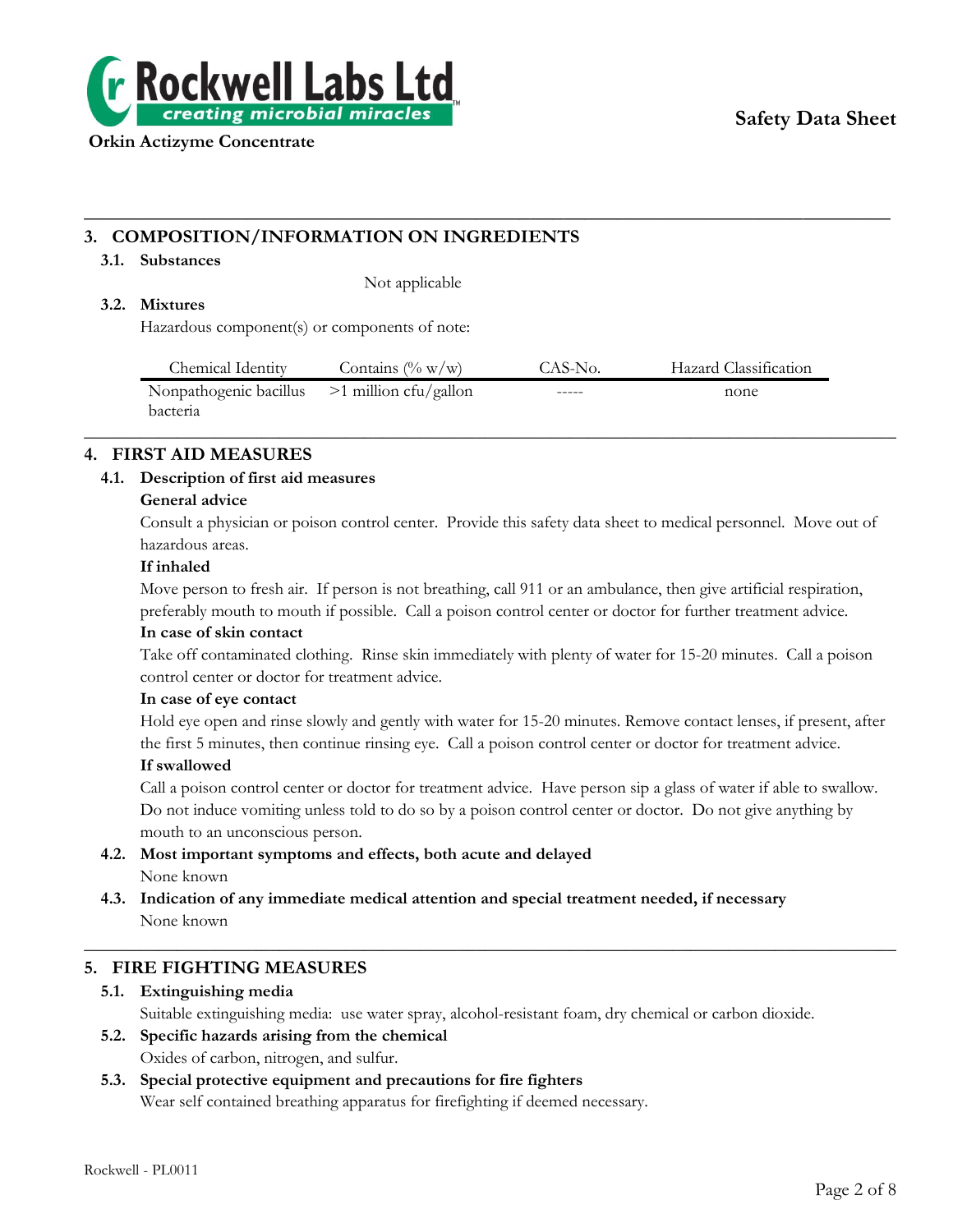

Additional information: none.

**5.4. Further information** No data available

# **6. ACCIDENTAL RELEASE MEASURES**

# **6.1. Personal precautions, protective equipment and emergency procedures**

Avoid contact with spilled product and contaminated surfaces. Evacuate personnel to safe areas during emergencies. For safe handling instructions see section 7. For proper PPE see section 8.

 $\_$  , and the set of the set of the set of the set of the set of the set of the set of the set of the set of the set of the set of the set of the set of the set of the set of the set of the set of the set of the set of th

**6.2. Environmental precautions**

Prevent further leakage or spillage if safe to do so.

**6.3. Methods and materials for containment and cleaning up**

Wipe up any spilled material and dispose of according to instructions in section 13. Wash contaminated surfaces with soap and water. If required, clean surface with bleach or quaternary ammonia disinfectant.

# **7. HANDLING AND STORAGE**

**7.1. Precautions for safe handling**

Handle in accordance with good industrial hygiene practices. For additional precautions see section 2.2

 $\_$  , and the set of the set of the set of the set of the set of the set of the set of the set of the set of the set of the set of the set of the set of the set of the set of the set of the set of the set of the set of th

**7.2. Conditions for safe storage, including any incompatibilities** Store in a cool dry place. Store in original container. Do not store where children or animals may gain access.  $\_$  , and the set of the set of the set of the set of the set of the set of the set of the set of the set of the set of the set of the set of the set of the set of the set of the set of the set of the set of the set of th

# **8. EXPOSURE CONTROLS/PERSONAL PROTECTION**

# **8.1. Control parameters**

Components with workplace parameters

| $\sim$ | vv.    | aiu     | 5000<br>Contro<br>. | 0.010<br>Dasis |
|--------|--------|---------|---------------------|----------------|
| none   | ------ | $-----$ | ------              | ------         |

# **8.2. Appropriate engineering controls**

Ensure relevant engineering controls are employed to prevent exceeding threshold values for the listed control parameters in section 8.1.

# **8.3. Individual protection measures, such as personal protective equipment**

In normal use and handling conditions refer to the product label for required PPE. In all other cases the following recommendations would apply.

# **Eye/face protection**

Safety glasses or other similar eye protection conforming to ANSI Z87.1 standards recommended when handling product.

# **Skin protection**

Chemical resistant nitrile rubber or similarly compatible gloves recommended when handling product. Dispose of contaminated gloves after use in accordance with applicable local and state regulations. Wash exposed skin with soap and water immediately. Wash all contaminated clothing prior to reuse.

# **Respiratory protection**

Not required under normal use conditions.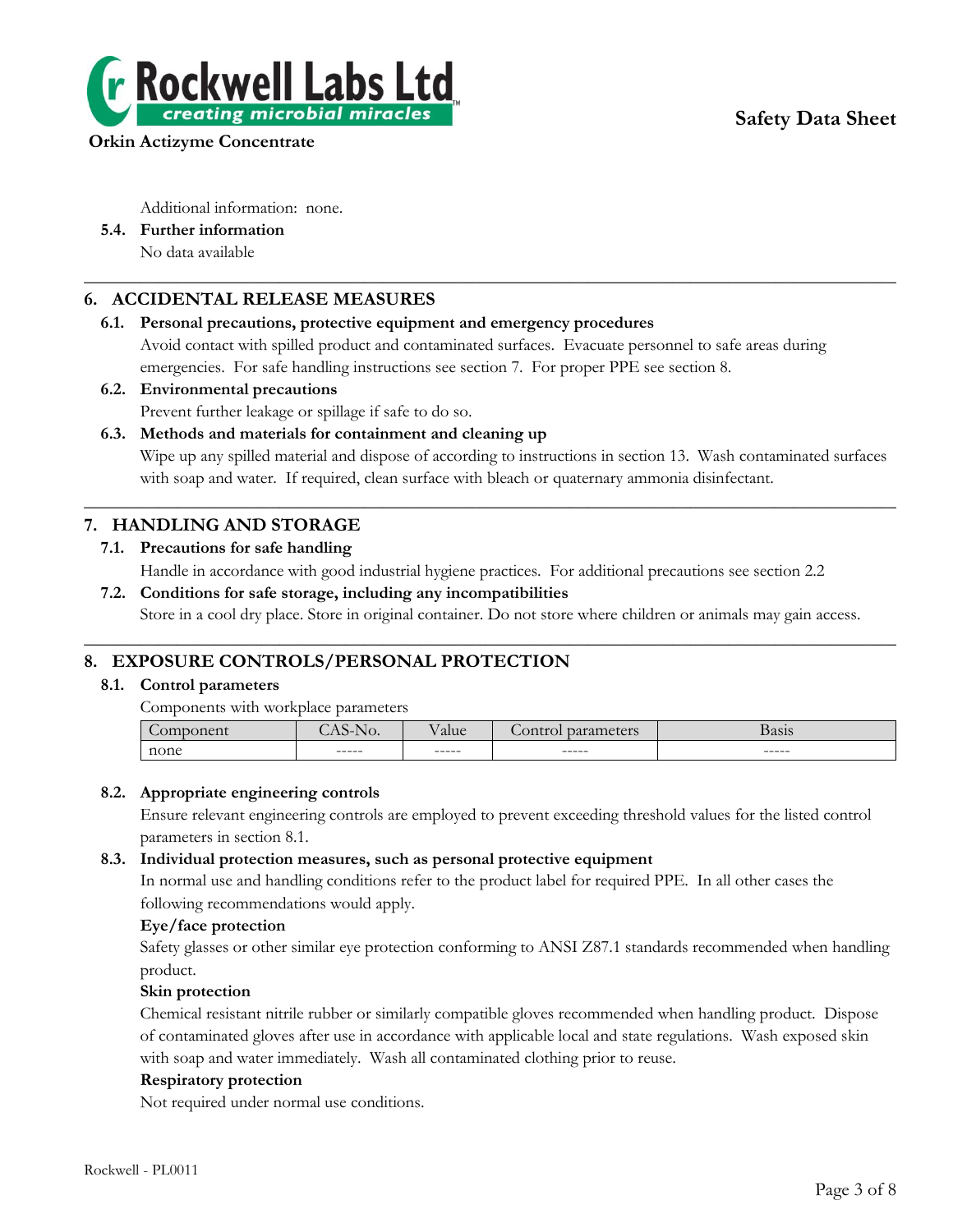

# **Safety Data Sheet**

**Thermal hazards**

None known

# **9. PHYSICAL AND CHEMICAL PROPERTIES**

# **9.1. Information on basic physical and chemical properties**

 $\_$  , and the set of the set of the set of the set of the set of the set of the set of the set of the set of the set of the set of the set of the set of the set of the set of the set of the set of the set of the set of th

| Appearance;                                      | Green liquid             |
|--------------------------------------------------|--------------------------|
| Odor;                                            | Mint                     |
| Odor threshold;                                  | No data available        |
| pН;                                              | $6.5 - 7.5$ (25 °C)      |
| Melting point/freezing point;                    | No data available        |
| Initial boiling point and boiling<br>range;      | No data available        |
| Flash point;                                     | $> 200$ °F (93 °C)       |
| Evaporation rate;                                | No data available        |
| Flammability (solid, gas);                       | No data available        |
| Upper/lower flammability or<br>explosive limits; | No data available        |
| Vapor pressure;                                  | No data available        |
| Vapor density;                                   | No data available        |
| Relative density;                                | $0.99$ g/ml              |
| Solubility;                                      | Soluble in water         |
| Partition coefficient: n-<br>octanol/water;      | No data available        |
| Auto-ignition temperature;                       | No data available        |
| Decomposition temperature;                       | No data available        |
| Kinematic Viscosity;                             | Similar to that of water |
|                                                  |                          |

# **9.2. Additional Information** No data available

 $\_$  , and the set of the set of the set of the set of the set of the set of the set of the set of the set of the set of the set of the set of the set of the set of the set of the set of the set of the set of the set of th

# **10. STABILITY AND REACTIVITY**

#### **10.1. Reactivity**

No data available

# **10.2. Chemical stability**

Stable under recommended storage conditions.

**10.3. Possibility of hazardous reactions**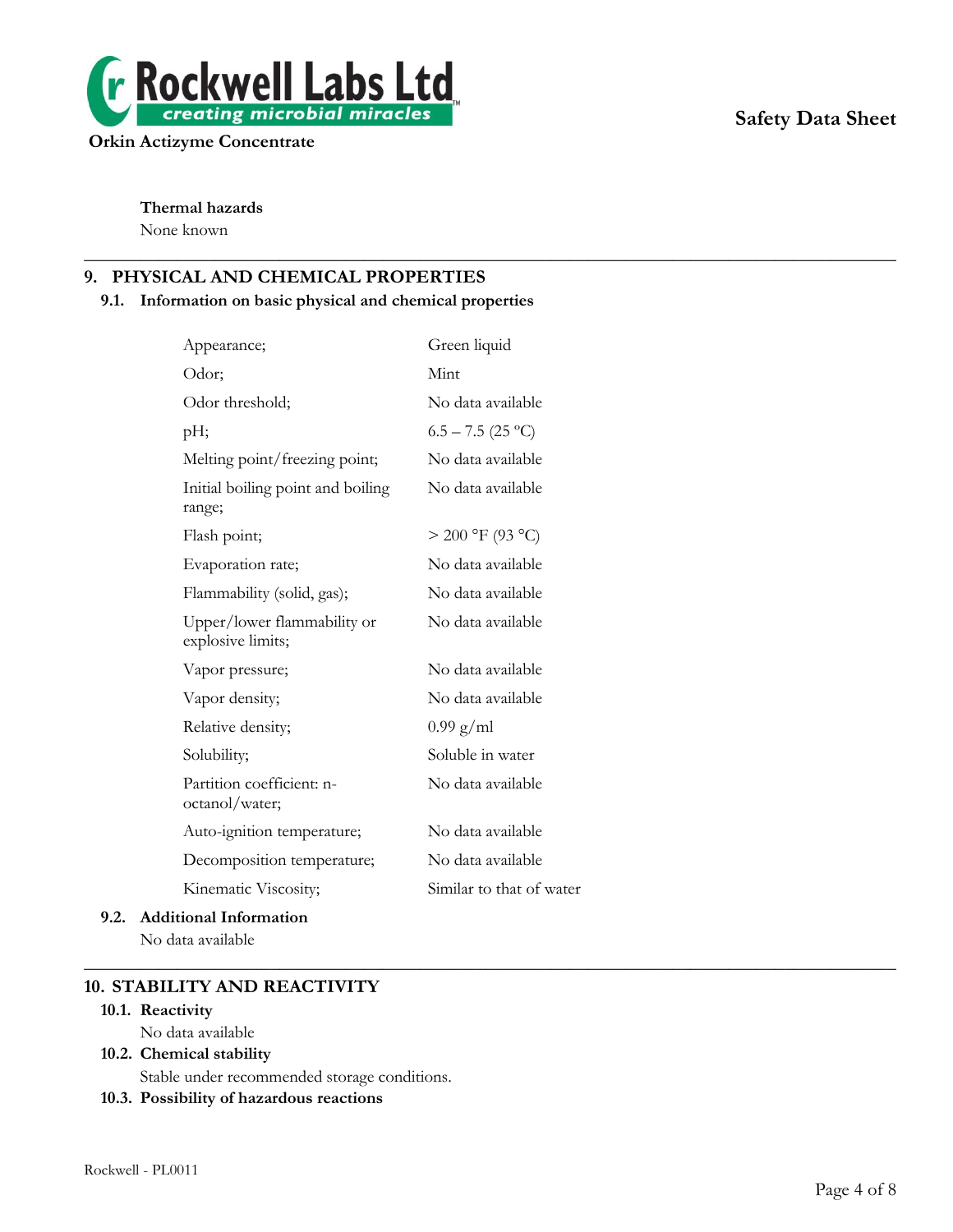# **Safety Data Sheet**



# **Orkin Actizyme Concentrate**

No data available

- **10.4. Conditions to avoid** Exposure to excessive heat.
- **10.5. Incompatible materials** Strong oxidizing agents. Strong reducing agents. Disinfecting agents.

# **10.6. Hazardous decomposition products** Other decomposition products – no data available In the event of a fire: see section 5

# **11. TOXICOLOGICAL INFORMATION**

# **11.1. Information on toxicological effects**

**Acute Toxicity** LD50 Oral –  $\text{Rat}$  –  $>$  5000 mg/kg LD50 Dermal –  $\text{Rat}$  –  $>$  5000 mg/kg

LD50 Inhalation – no data available

# **Skin corrosion/irritation**

Not a skin irritant

**Serious eye damage/irritation**

Not an eye irritant

# **Respiratory or skin sensitization**

Not a known sensitizer

# **Germ cell mutagenicity**

Not a known mutagen

# **Carcinogenicity**

IARC: No component of this product presents at levels greater than or equal to 0.1% is identified as probable, possible or confirmed human carcinogen by IARC.

 $\_$  , and the set of the set of the set of the set of the set of the set of the set of the set of the set of the set of the set of the set of the set of the set of the set of the set of the set of the set of the set of th

- ACGIH: No component of this product presents at levels greater than or equal to 0.1% is identified as probable, possible or confirmed human carcinogen by ACGIH.
- NTP: No component of this product presents at levels greater than or equal to  $0.1\%$  is identified as probable, possible or confirmed human carcinogen by NTP.
- OSHA: No component of this product presents at levels greater than or equal to 0.1% is identified as probable, possible or confirmed human carcinogen by OSHA.

# **Reproductive toxicity**

Not a known reproductive toxicant

**Specific target organ toxicity – single exposure**

No data available

**Specific target organ toxicity – repeated exposure**

No data available

**Aspiration hazard**

No data available

**11.2. Other information**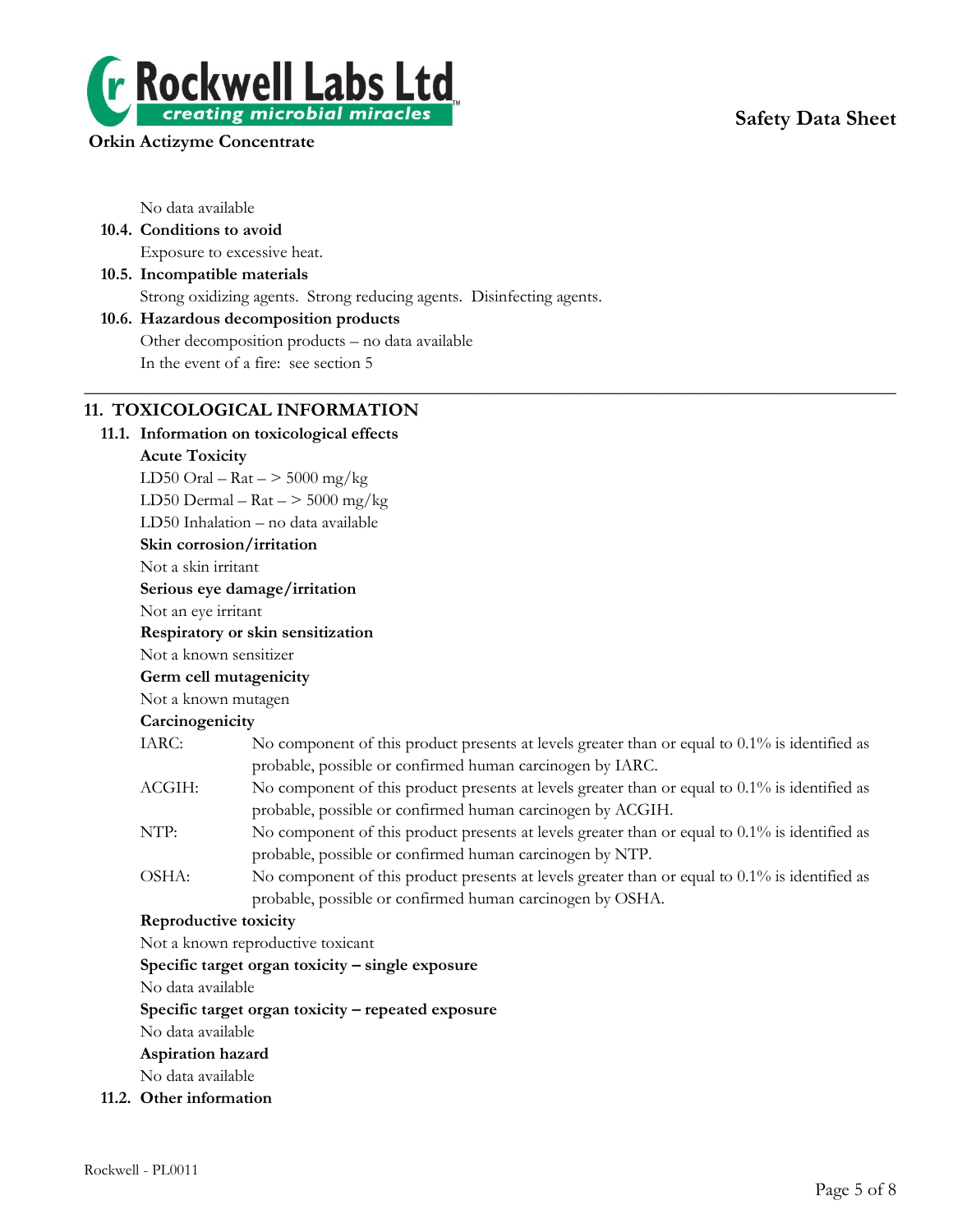

No data available

# **12. ECOLOGICAL INFORMATION**

# **12.1. Toxicity** Toxicity to fish no data available Toxicity to daphnia no data available and other aquatic invertebrates **12.2. Persistence and degradability** No data available **12.3. Bioaccumulative potential** No data available **12.4. Mobility in soil** No data available **12.5. Other adverse effects** No data available  $\_$  , and the set of the set of the set of the set of the set of the set of the set of the set of the set of the set of the set of the set of the set of the set of the set of the set of the set of the set of the set of th

# **13. DISPOSAL CONSIDERATIONS**

# **13.1. Disposal Methods.**

The best disposal method is to use the entire quantity per label directions. If it is necessary to dispose of unused material then follow the label instructions and relevant local, state and federal waste disposal guidelines. Product Disposal:

 $\_$  , and the set of the set of the set of the set of the set of the set of the set of the set of the set of the set of the set of the set of the set of the set of the set of the set of the set of the set of the set of th

Do not contaminate water, food or feed by storage or disposal.

Packaging Disposal:

If empty: Place in trash or offer for recycling if available. If partly filled: Call your local solid waste agency or 1- 800-CLEANUP which is managed as a public-private partnership.

 $\_$  , and the set of the set of the set of the set of the set of the set of the set of the set of the set of the set of the set of the set of the set of the set of the set of the set of the set of the set of the set of th

See section 8 for proper PPE and precautionary handling measures.

# **14. TRANSPORT INFORMATION**

# **DOT**

Not dangerous goods **IMDG** Not dangerous goods **IATA**

Not dangerous goods

# **15. REGULATORY INFORMATION**

# **SARA 302 Components**

No chemicals in this material are subject to the reporting requirements of SARA Title III, Section 302. **SARA 313 Components**

\_\_\_\_\_\_\_\_\_\_\_\_\_\_\_\_\_\_\_\_\_\_\_\_\_\_\_\_\_\_\_\_\_\_\_\_\_\_\_\_\_\_\_\_\_\_\_\_\_\_\_\_\_\_\_\_\_\_\_\_\_\_\_\_\_\_\_\_\_\_\_\_\_\_\_\_\_\_\_\_\_\_\_\_\_\_\_\_\_\_\_\_\_\_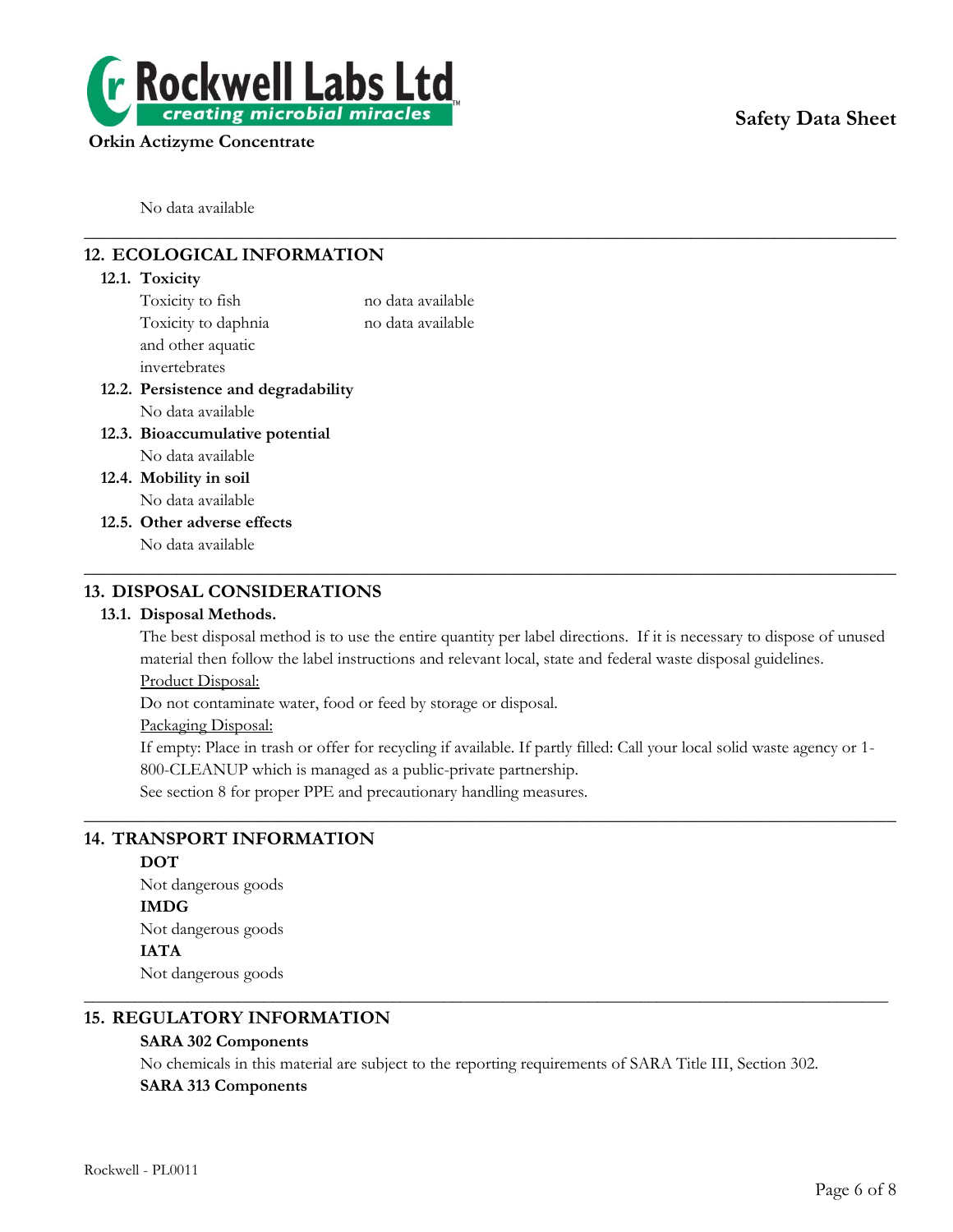



This material does not contain any chemical components with known CAS numbers that exceed the threshold (De Minimis) reporting levels established by SARA Title III, Section 313.

# **SARA 311/312 Hazards**

None

# **California Proposition 65 Components**

This product does not contain any chemicals known to the state of California to cause cancer, birth defects, or reproductive harm.

# **TSCA**

All components of this product are listed, exempted, or excluded from listing on the U.S. Toxic Substances Control Act chemical substance inventory.

 $\_$  , and the set of the set of the set of the set of the set of the set of the set of the set of the set of the set of the set of the set of the set of the set of the set of the set of the set of the set of the set of th

# **16. OTHER INFORMATION**

# **Acronyms and abbreviations used**

| LD50        | Lethal Dose, 50%                                      |
|-------------|-------------------------------------------------------|
| <b>OECD</b> | Organization for Economic Cooperation and Development |
| IARC        | International Agency for Research on Cancer           |
| ACGIH       | American Conference of Industrial Hygienists          |
| <b>NTP</b>  | National Toxicology Program                           |
| <b>OSHA</b> | Occupational Safety and Health Administration         |
| DOT         | Department of Transportation                          |
| <b>IMDG</b> | <b>International Maritime Dangerous Goods</b>         |
| IATA        | International Air Transport Association               |
| SARA        | Superfund Amendments and Reauthorization Act          |
| TSCA        | Toxic Substances Control Act                          |
| CAS-No.     | Chemical Abstract Services - Number                   |
| <b>PPE</b>  | Personal Protective Equipment                         |
| <b>HMIS</b> | Hazardous Materials Identification System             |
| <b>NFPA</b> | National Fire Protection Association                  |
| <b>PPM</b>  | Parts Per Million                                     |
|             |                                                       |

### **Hazard Rating System Crossover**

| <b>HMIS Rating</b> |  | <b>NFPA Rating</b> |  |
|--------------------|--|--------------------|--|
| Health Hazard:     |  | Health Hazard:     |  |
| Flammability:      |  | Flammability:      |  |
| Reactivity:        |  | Reactivity:        |  |